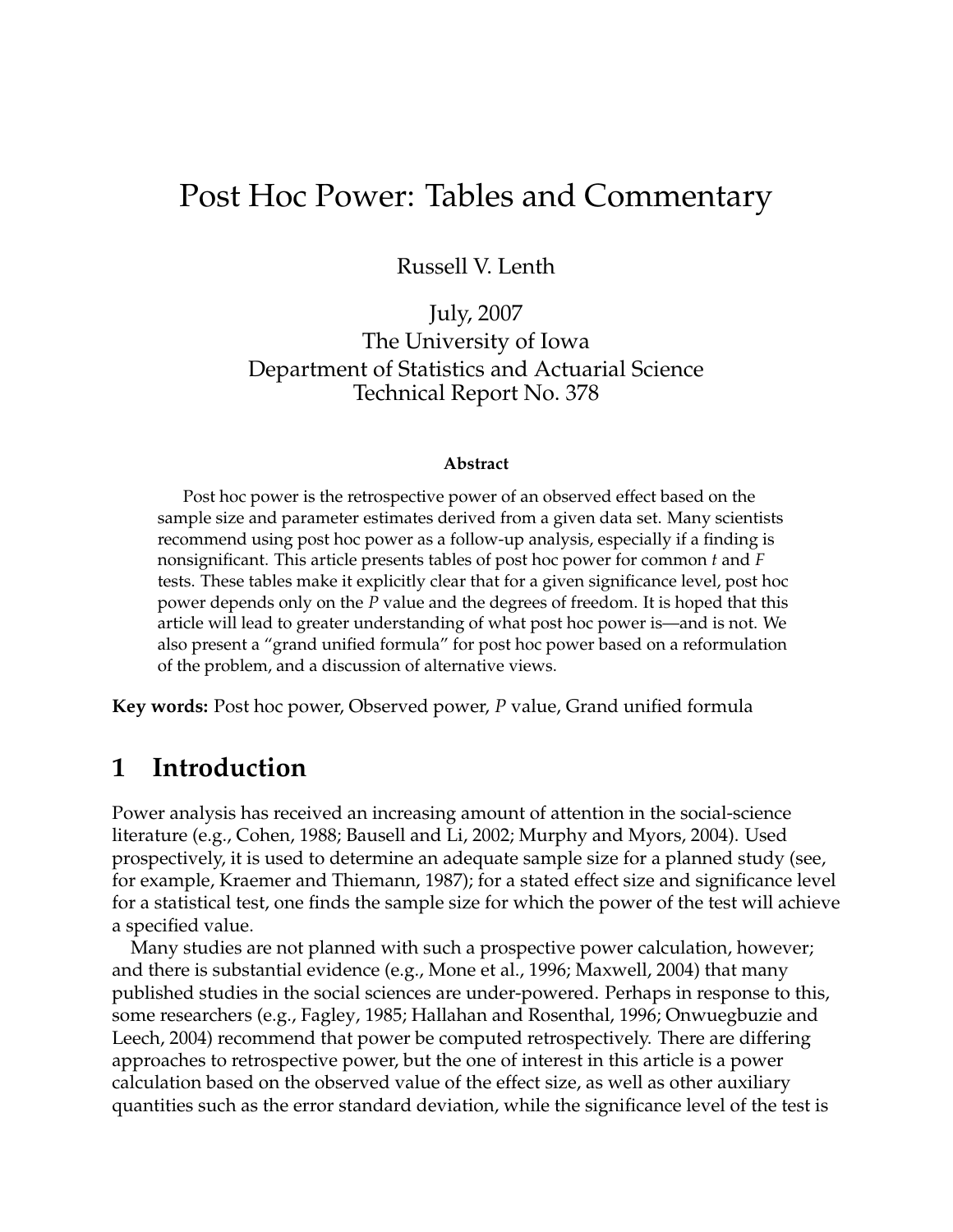held at a specified value. We will refer to such power calculations as "post hoc power" (PHP). Advocates of PHP recommend its use especially when a statistically nonsignificant result is obtained. The thinking here is that such a lack of significance could be due either to low power or to a truly small effect; if the post hoc power is found to be high, then the argument is made that the nonsignificance must then be due to a small effect size.

There is substantial literature, much of it outside of the social sciences (e.g., Goodman and Berlin, 1994; Zumbo and Hubley, 1998; Levine and Ensom, 2001; Hoenig and Heisey, 2001), that takes an opposing view to PHP practices. Lenth (2001) points out that PHP is simply a function of the *P* value of the test, and thus adds no new information. Yuan and Maxwell (2005) show that PHP does not necessarily provide an accurate estimate of true power. Hoenig and Heisey (2001) discuss several misconceptions connected with retrospective power. Among other things, they demonstrate that when a test is nonsignificant, then the higher the PHP, the more evidence there is *against* the null hypothesis. They also point out that, in lieu of PHP, a correct and effective way to establish that an effect is small is to use an equivalence test (Schuirmann, 1987).

In this article, we derive and present new tables that directly give exact PHP for all standard scenarios involving *t* tests (Section 2) and *F* tests (Section 3). (The PHP of  $\operatorname{certain}$   $z$  tests and  $\chi^2$  tests can also be obtained as limiting cases.) All that is needed to obtain PHP in these settings is the significance level, the *P* value of the test, and the degrees of freedom. If one desires a PHP calculation, this is obviously a convenient resource for obtaining exact power with very little effort; however, the broader goal is to demonstrate explicitly what PHP is, and what it is not. In Section 4, we present a slight reformulation of the PHP problem that leads to a "grand unified formula" for post hoc power that is universal to all tests and is a simple head calculation. The results are discussed in Section 5, along with possible alternative practices regarding retrospective power.

### **2** *t* **tests**

Table 1 may be used to obtain the post hoc power (PHP) for most common one-and two-tailed *t* tests, when the significance level is  $\alpha = 0.05$ . The only required information (beyond *α*) is the *P* value of the test and the degrees of freedom. Computational details are provided later in this section; for now, here is an illustration based on an example in Hallahan and Rosenthal (1996). They discuss the results of a hypothetical study where a new treatment is tested to see if it improves cognitive functioning of stroke victims. There are 20 patients in the control group and 20 in the treatment group, and the observed difference between the groups is .4 standard deviations—somewhat short of a "medium" effect on the scale proposed by Cohen (1988)—with a *P* value of .225 (two-sample pooled *t* test, two-tailed). In this case, we have  $\nu = 38$  degrees of freedom. Referring to the bottom half of Table 1 (for 2-sided tests) and linearly interpolating, we obtain a post hoc power of about .234 (the exact value, using the algorithm used to produce Table 1, is .2251.) This agrees with the value of .23 reported in the article.

We briefly discuss some patterns in these tables. First, PHP is a decreasing function of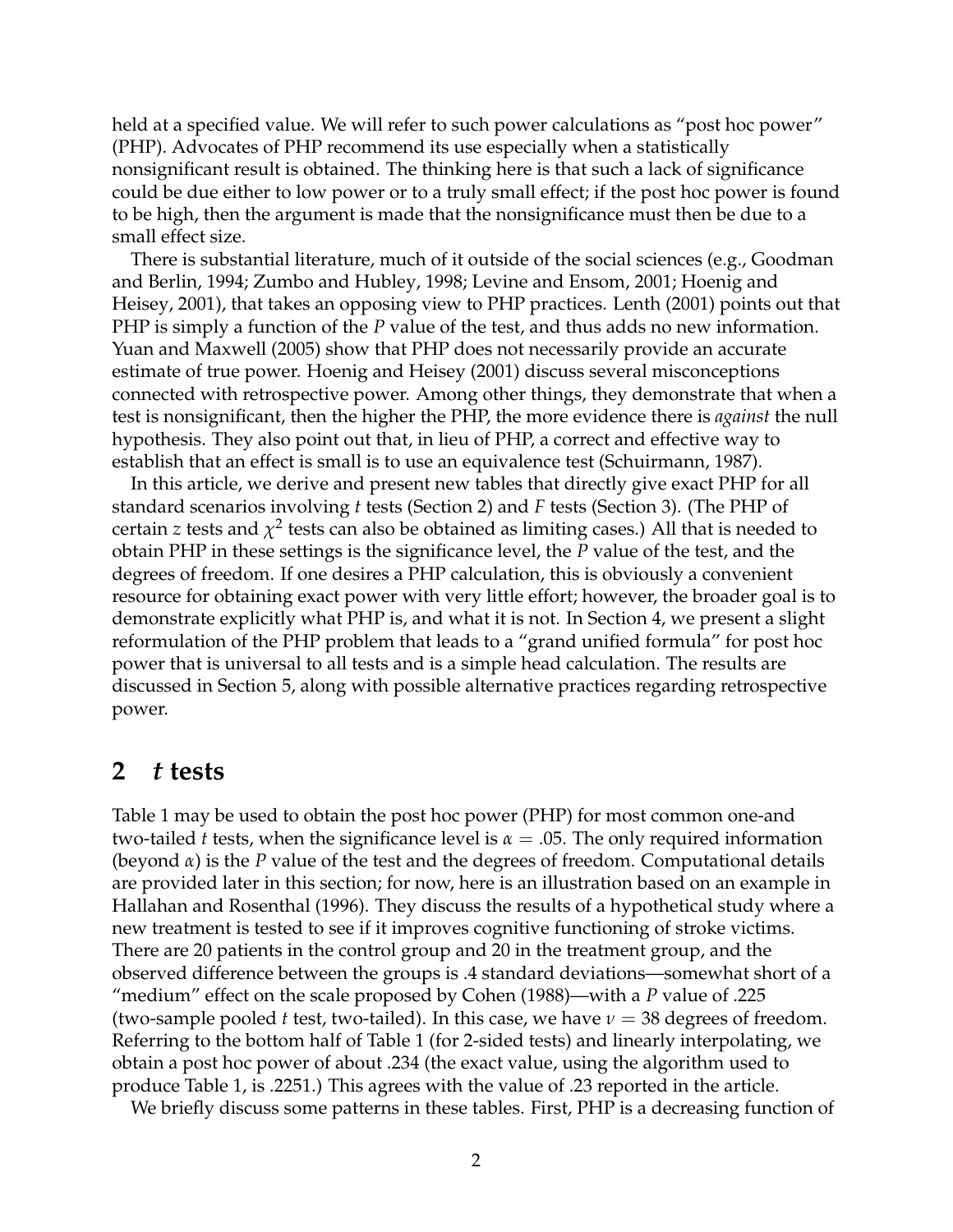|             |                | P value of test |        |        |        |        |        |        |  |
|-------------|----------------|-----------------|--------|--------|--------|--------|--------|--------|--|
| Alternative | $\mathcal V$   | 0.001           | 0.01   | 0.05   | 0.1    | 0.25   | 0.5    | 0.75   |  |
| One-tailed  | 1              | 1.0000          | 1.0000 | 0.6767 | 0.3698 | 0.1348 | 0.0500 | 0.0105 |  |
|             | $\overline{2}$ | 1.0000          | 0.9910 | 0.5996 | 0.3571 | 0.1434 | 0.0500 | 0.0118 |  |
|             | 5              | 0.9995          | 0.8899 | 0.5365 | 0.3565 | 0.1557 | 0.0500 | 0.0112 |  |
|             | 10             | 0.9860          | 0.8225 | 0.5174 | 0.3573 | 0.1607 | 0.0500 | 0.0107 |  |
|             | 20             | 0.9627          | 0.7870 | 0.5084 | 0.3578 | 0.1633 | 0.0500 | 0.0105 |  |
|             | 50             | 0.9420          | 0.7660 | 0.5033 | 0.3580 | 0.1649 | 0.0500 | 0.0103 |  |
|             | 200            | 0.9300          | 0.7556 | 0.5008 | 0.3582 | 0.1657 | 0.0500 | 0.0102 |  |
|             | 1000           | 0.9267          | 0.7529 | 0.5002 | 0.3582 | 0.1659 | 0.0500 | 0.0102 |  |
|             | $\infty$       | 0.9258          | 0.7522 | 0.5000 | 0.3582 | 0.1659 | 0.0500 | 0.0102 |  |
| Two-tailed  | 1              | 1.0000          | 1.0000 | 0.6812 | 0.3797 | 0.1506 | 0.0730 | 0.0542 |  |
|             | $\overline{2}$ | 1.0000          | 0.9922 | 0.6147 | 0.3731 | 0.1619 | 0.0804 | 0.0562 |  |
|             | 5              | 0.9996          | 0.8919 | 0.5446 | 0.3727 | 0.1864 | 0.0918 | 0.0589 |  |
|             | 10             | 0.9844          | 0.8145 | 0.5210 | 0.3744 | 0.1978 | 0.0973 | 0.0602 |  |
|             | 20             | 0.9553          | 0.7723 | 0.5102 | 0.3754 | 0.2038 | 0.1003 | 0.0609 |  |
|             | 50             | 0.9290          | 0.7473 | 0.5040 | 0.3761 | 0.2075 | 0.1022 | 0.0614 |  |
|             | 200            | 0.9137          | 0.7351 | 0.5010 | 0.3764 | 0.2094 | 0.1032 | 0.0616 |  |
|             | 1000           | 0.9094          | 0.7318 | 0.5002 | 0.3765 | 0.2099 | 0.1035 | 0.0617 |  |
|             | $\infty$       | 0.9083          | 0.7310 | 0.5000 | 0.3765 | 0.2100 | 0.1035 | 0.0617 |  |

Table 1: Post hoc power of a *t* test when the significance level is *α* = .05. It depends on the *P* value, the degrees of freedom *ν*, and whether it is one- or two-tailed. Post hoc power of a *z* test may be obtained using the entries for  $\nu = \infty$ .

*P* value, for any number of degrees of freedom and alternative. In general, except for very small degrees of freedom, the power of a marginally significant test ( $P = \alpha = .05$ ) is around one half, with the two-tailed powers generally higher than the one-tailed results. If the test is significant, the power is higher than .5; and when the test is nonsignificant, the power is usually less than .5. Thus, it is an empty question whether the PHP is high when significance is not achieved.

#### **2.1 Derivation of the tables**

Consider the null hypothesis  $H_0: \theta = \theta_0$ , where  $\theta$  is some parameter and  $\theta_0$  is a specified null value (often zero). We have available an estimator  $\hat{\theta}$ , and the *t* statistic has the form

$$
t = \frac{\hat{\theta} - \theta_0}{se(\hat{\theta})} \tag{1}
$$

where  $se(\hat{\theta})$  is an estimate of the standard error of  $\hat{\theta}$  when  $H_0$  is true. Assume that:

1. For all  $\theta$ ,  $\hat{\theta}$  is normally distributed with mean  $\theta$ ; its standard deviation will be denoted *τ*.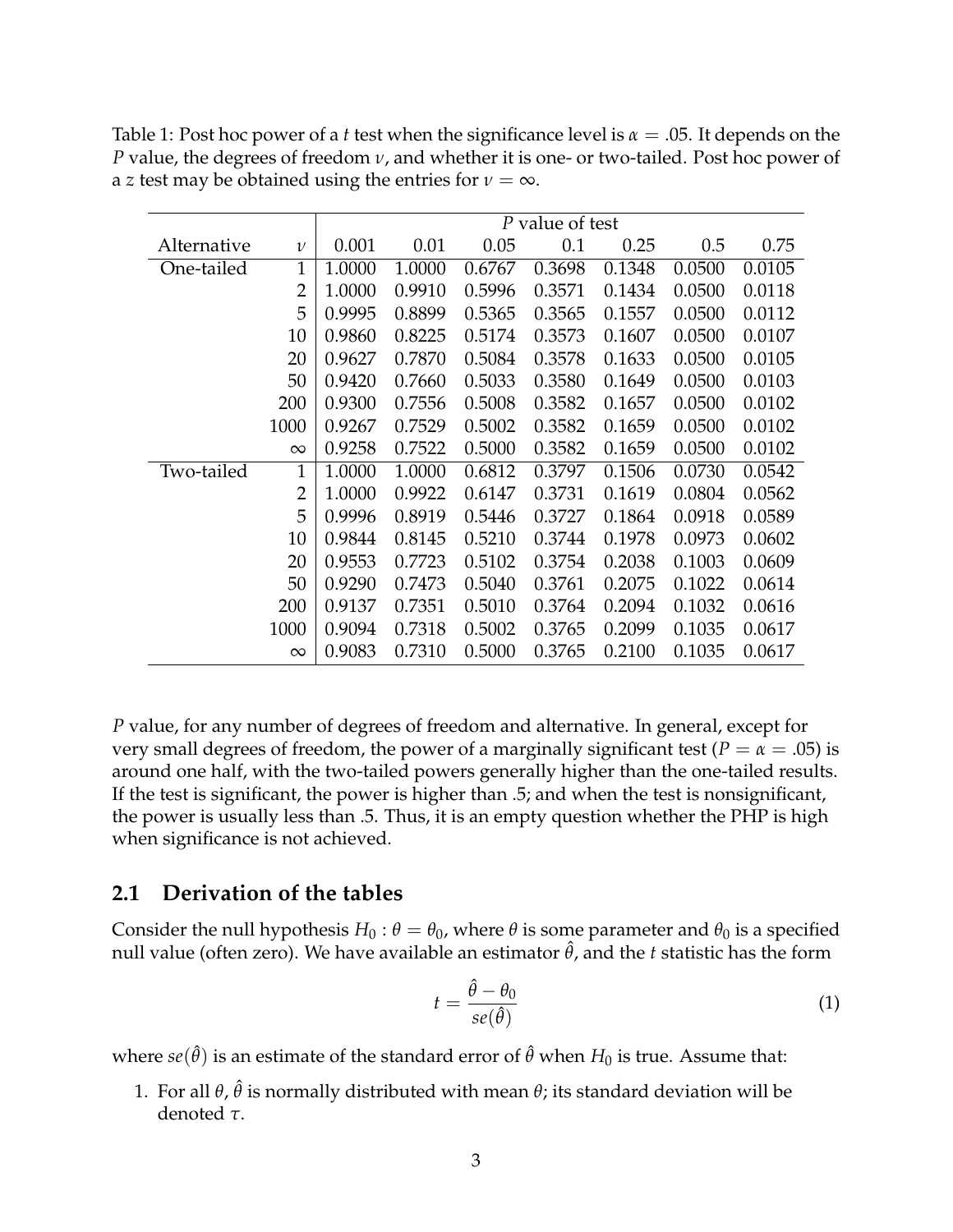- 2. For all  $\theta$ ,  $\nu\cdot se(\hat\theta)^2/\tau^2$  has a  $\chi^2$  distribution with  $\nu$  degrees of freedom. The value of *ν* is known.
- 3.  $\hat{\theta}$  and  $se(\hat{\theta})$  are independent.

These conditions hold for most common *t*-test settings, such as a one-sample test of a mean, pooled or paired comparisons of two means, and tests of regression coefficients under standard homogeneity assumptions.

Let us re-write (1) in the form

$$
t = \frac{\left[ (\hat{\theta} - \theta) / \tau \right] + \left[ (\theta - \theta_0) / \tau \right]}{se(\hat{\theta}) / \tau} = \frac{Z + \delta}{\sqrt{Q / \nu}}
$$
(2)

where  $\delta = (\theta - \theta_0)/\tau$ . According to the stated assumptions, *Z* and *Q* are independent, *Z* is standard normal, and *Q* is *χ* <sup>2</sup> with *ν* degrees of freedom. This characterizes the noncentral *t* distribution with *ν* degrees of freedom and noncentrality parameter *δ*. (See, for example, Hogg et al., 2005, page 442). The power of the test is then defined as  $P(t \in R_{H_1,\alpha})$ , where  $R_{H_1,\alpha}$  is the set of *t* values for which  $H_0$  is rejected, based on the stated alternative *H*<sup>1</sup> and significance level *α*.

Notice that the form of  $\delta = (\theta - \theta_0)/\tau$  is exactly that of the *t* statistic, with population values substituted in place of  $\hat{\theta}$  and  $se(\hat{\theta})$ . In calculating PHP, we substitute the observed values of  $\hat{\theta}$  and the observed error standard deviation (and thus the observed  $se(\hat{\theta})$ ) for their population counterparts; thus, the noncentrality parameter used in PHP is  $\delta = t$ , the observed *t* statistic itself. If one is given only the *P* value and the degrees of freedom, the inverse of the *t* distribution may be used to obtain the observed *t* statistic (or its absolute value, in the case of the two-tailed test), hence the noncentrality parameter  $\delta$ , hence the post hoc power. Table 1 is computed using this process. Computations were performed in the R statistical package (R Development Core Team, 2006), using its built-in functions qt and pt (percentiles and cumulative probabilities of the central or noncentral *t* distribution).

Post hoc power of certain *z* tests can be obtained from the limiting case when  $\nu \rightarrow \infty$ . This can be verified by noting that the *z* statistic has the same form as (1) with  $se(\hat{\theta})$  set to its known value *τ*. Then the denominator in (2) reduces to 1. However, keep in mind the underlying condition in our derivation that the standard error of  $\hat{\theta}$  is  $\tau$  regardless of the true value of *θ*; this condition does *not* hold in *z* tests involving proportions, because the standard error of a proportion depends on the value of the proportion itself.

# **3** *F* **tests**

Table 2 provides PHP values for a variety of fixed-effect *F* tests such as those obtained in the analysis of linear models with homogeneous-variance assumptions. Given a significance level of  $\alpha = 0.05$  (the only case covered in the tables), the only other information needed to obtain PHP is the *P* value and the numerator and denominator degrees of freedom (*ν*<sub>1</sub> and *ν*<sub>2</sub> respectively). For example, suppose that we have data from an experiment where scores were measured on 40 children randomly assigned to 5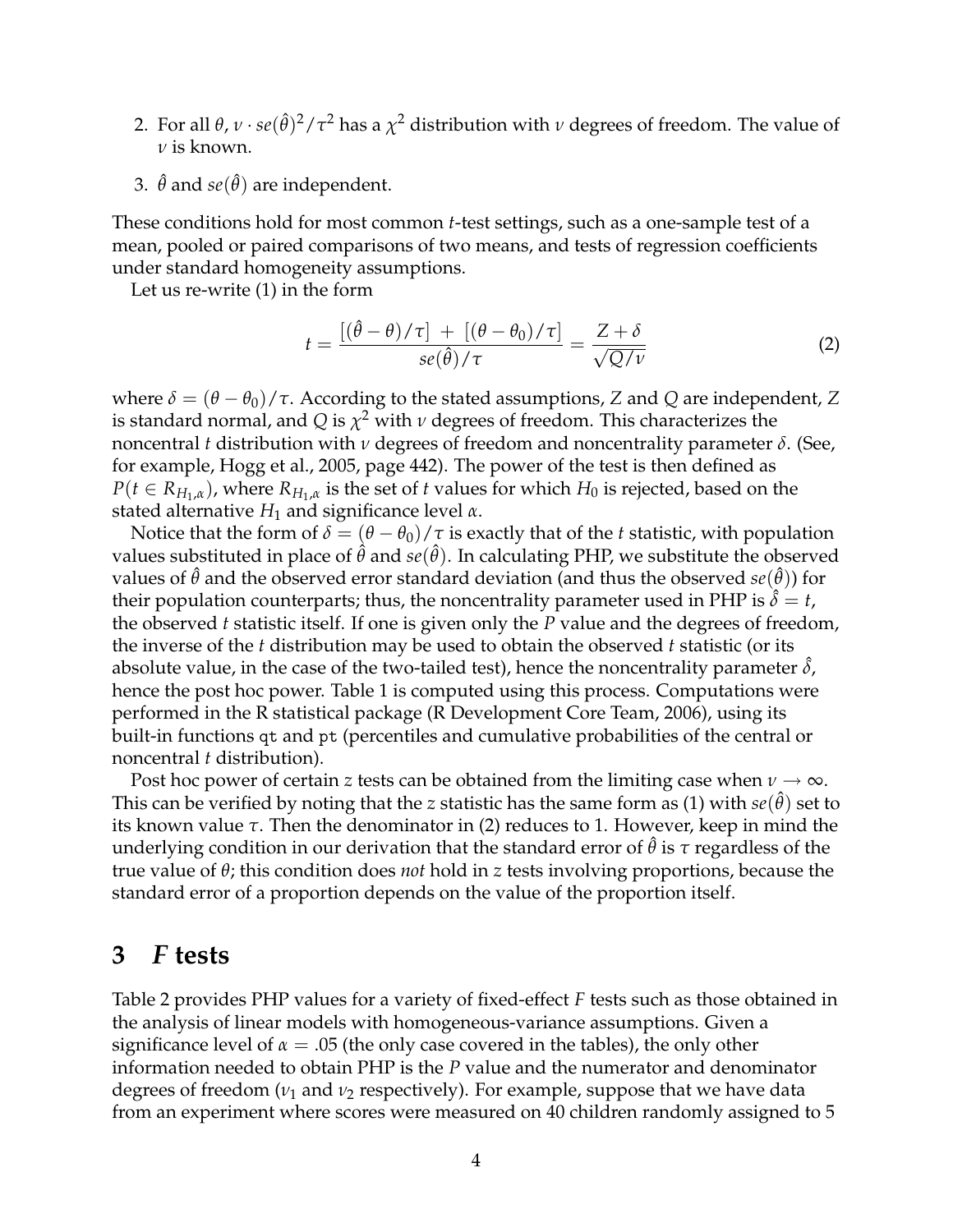Table 2: Post hoc power of a fixed-effects *F* test when the significance level is  $\alpha = .05$ . PHP depends on the *P* value of the test and the degrees of freedom for the numerator  $(v_1)$ and the denominator ( $\nu_2$ ). Post hoc power of a  $\chi^2$  test with  $\nu_1$  degrees of freedom may be obtained using the entries for  $v_2 = \infty$ . Post hoc power for  $v_1 = 1$  may be obtained from the two-tailed *t*-test results in Table 1, with  $\nu = \nu_2$ .

|                |                | P value of test |        |        |        |        |        |        |  |  |  |
|----------------|----------------|-----------------|--------|--------|--------|--------|--------|--------|--|--|--|
| $\nu_1$        | $\nu_2$        | 0.001           | 0.01   | 0.05   | 0.1    | 0.25   | 0.5    | 0.75   |  |  |  |
| $\overline{2}$ | $\mathbf{1}$   | 1.0000          | 1.0000 | 0.6827 | 0.3829 | 0.1587 | 0.0818 | 0.0593 |  |  |  |
|                | $\overline{c}$ | 1.0000          | 0.9933 | 0.6326 | 0.3943 | 0.1823 | 0.0963 | 0.0657 |  |  |  |
|                | 5              | 0.9998          | 0.9157 | 0.5951 | 0.4249 | 0.2320 | 0.1248 | 0.0774 |  |  |  |
|                | 10             | 0.9899          | 0.8527 | 0.5865 | 0.4444 | 0.2615 | 0.1427 | 0.0850 |  |  |  |
|                | 20             | 0.9668          | 0.8166 | 0.5842 | 0.4563 | 0.2794 | 0.1542 | 0.0899 |  |  |  |
|                | 50             | 0.9436          | 0.7949 | 0.5835 | 0.4642 | 0.2913 | 0.1621 | 0.0934 |  |  |  |
|                | 200            | 0.9296          | 0.7843 | 0.5834 | 0.4683 | 0.2976 | 0.1663 | 0.0952 |  |  |  |
|                | 1000           | 0.9257          | 0.7815 | 0.5834 | 0.4694 | 0.2993 | 0.1675 | 0.0958 |  |  |  |
|                | $\infty$       | 0.9247          | 0.7808 | 0.5834 | 0.4697 | 0.2997 | 0.1678 | 0.0959 |  |  |  |
| 3              | $\mathbf{1}$   | 1.0000          | 1.0000 | 0.6831 | 0.3837 | 0.1607 | 0.0846 | 0.0615 |  |  |  |
|                | $\overline{c}$ | 1.0000          | 0.9936 | 0.6386 | 0.4015 | 0.1897 | 0.1028 | 0.0708 |  |  |  |
|                | 5              | 0.9999          | 0.9266 | 0.6205 | 0.4514 | 0.2555 | 0.1431 | 0.0904 |  |  |  |
|                | 10             | 0.9926          | 0.8747 | 0.6256 | 0.4864 | 0.3006 | 0.1730 | 0.1054 |  |  |  |
|                | 20             | 0.9741          | 0.8454 | 0.6324 | 0.5095 | 0.3309 | 0.1944 | 0.1164 |  |  |  |
|                | 50             | 0.9545          | 0.8281 | 0.6381 | 0.5253 | 0.3521 | 0.2101 | 0.1248 |  |  |  |
|                | 200            | 0.9424          | 0.8198 | 0.6415 | 0.5338 | 0.3636 | 0.2189 | 0.1295 |  |  |  |
|                | 1000           | 0.9389          | 0.8176 | 0.6425 | 0.5361 | 0.3668 | 0.2213 | 0.1309 |  |  |  |
|                | $\infty$       | 0.9381          | 0.8171 | 0.6427 | 0.5367 | 0.3676 | 0.2220 | 0.1312 |  |  |  |
| 4              | $\mathbf{1}$   | 1.0000          | 1.0000 | 0.6832 | 0.3841 | 0.1615 | 0.0859 | 0.0627 |  |  |  |
|                | $\overline{2}$ | 1.0000          | 0.9938 | 0.6416 | 0.4051 | 0.1934 | 0.1063 | 0.0738 |  |  |  |
|                | 5              | 0.9999          | 0.9329 | 0.6363 | 0.4681 | 0.2705 | 0.1552 | 0.0995 |  |  |  |
|                | 10             | 0.9942          | 0.8893 | 0.6528 | 0.5162 | 0.3289 | 0.1957 | 0.1218 |  |  |  |
|                | 20             | 0.9792          | 0.8662 | 0.6683 | 0.5496 | 0.3709 | 0.2272 | 0.1398 |  |  |  |
|                | 50             | 0.9627          | 0.8533 | 0.6804 | 0.5734 | 0.4018 | 0.2517 | 0.1543 |  |  |  |
|                | 200            | 0.9525          | 0.8475 | 0.6874 | 0.5864 | 0.4190 | 0.2660 | 0.1629 |  |  |  |
|                | 1000           | 0.9495          | 0.8460 | 0.6894 | 0.5900 | 0.4238 | 0.2700 | 0.1654 |  |  |  |
|                | $\infty$       | 0.9488          | 0.8456 | 0.6899 | 0.5909 | 0.4250 | 0.2710 | 0.1661 |  |  |  |
| 10             | $\overline{1}$ | 1.0000          | 1.0000 | 0.6835 | 0.3847 | 0.1629 | 0.0880 | 0.0648 |  |  |  |
|                | $\overline{2}$ | 1.0000          | 0.9940 | 0.6469 | 0.4117 | 0.2004 | 0.1130 | 0.0799 |  |  |  |
|                | 5              | 0.9999          | 0.9463 | 0.6731 | 0.5079 | 0.3071 | 0.1855 | 0.1242 |  |  |  |
|                | 10             | 0.9974          | 0.9266 | 0.7290 | 0.6018 | 0.4140 | 0.2679 | 0.1783 |  |  |  |
|                | 20             | 0.9915          | 0.9256 | 0.7806 | 0.6807 | 0.5111 | 0.3524 | 0.2386 |  |  |  |
|                | 50             | 0.9859          | 0.9310 | 0.8225 | 0.7435 | 0.5947 | 0.4336 | 0.3015 |  |  |  |
|                | 200            | 0.9830          | 0.9359 | 0.8467 | 0.7796 | 0.6457 | 0.4875 | 0.3465 |  |  |  |
|                | 1000           | 0.9822          | 0.9374 | 0.8534 | 0.7897 | 0.6603 | 0.5037 | 0.3605 |  |  |  |
|                | $\infty$       | 0.9821          | 0.9378 | 0.8551 | 0.7922 | 0.6641 | 0.5080 | 0.3642 |  |  |  |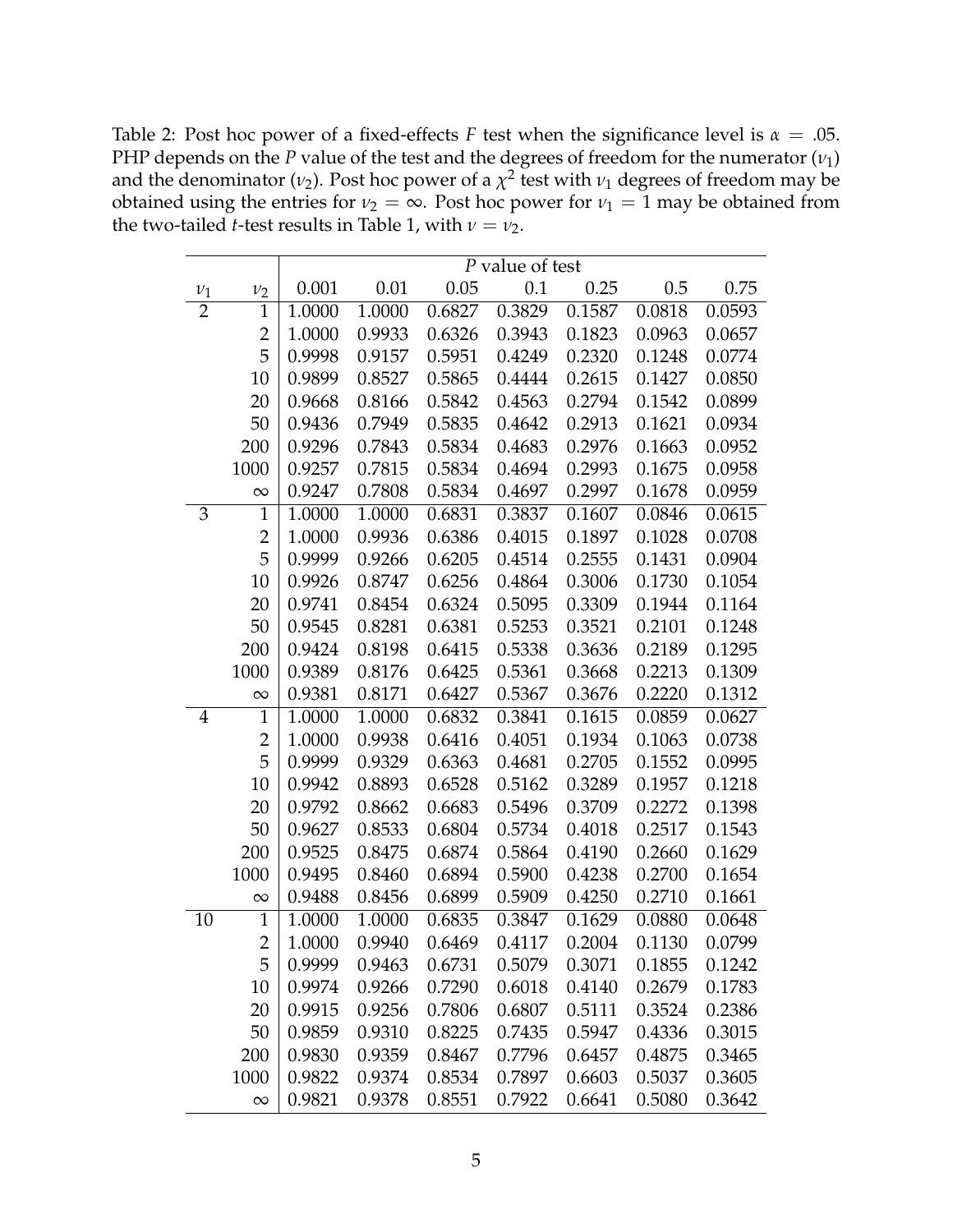groups of 8 each, and the groups represent different learning conditions. We ran a one-way analysis of variance (ANOVA) to test the null hypothesis that there is no difference among the mean scores of these groups, and it was found that the *P* value was about .75. Since the degrees of freedom are  $(\nu_1 = 4, \nu_2 = 35)$ , we find in Table 2 that the PHP is somewhere between .14 and .15.

Table 2 does not cover the case where there is 1 numerator degree of freedom; this is because an *F* test with one numerator degree of freedom is equivalent to a two-sided *t* test, with  $t^2 = F$ . Hence, PHPs for that case can be found by referring to Table 1.

Examining the table broadly, we notice that, all other things being equal, the PHP increases with the numerator degrees of freedom. Also, as before, PHP is a decreasing function of the *P* value. In marginally significant cases ( $P = .05$ ), the power is greater than .50, often by quite a bit. There are even cases with  $P = .1, .25,$  and even .5 where PHP exceeds .50. This is evidence of the fact that PHP is positively biased for *F* tests, as is shown later in this section.

There is another, quite different, situation where *F* tests are used to compare two independent sample variances, or to test a random effect in an ANOVA model. Table 3 provides post-hoc power values for such random-effects *F* tests (only a right-tailed alternative is covered). Again, the required information to use the table are the *P* value and the degrees of freedom. The last section of the table is for equal degrees of freedom  $\nu_1 = \nu_2$ , which is the case when we compare the variances of two equal-sized samples. The values in this table are quite different from those in Table 2. When  $P = \alpha = .05$ , the PHP is exactly .5 whenever  $\nu_1 = \nu_2$ , and greater or less than that when  $\nu_1 > \nu_2$  or  $\nu_1 < \nu_2$ . We do not have the bias issue that we had for fixed effects, because the inputs to the PHP calculation are in fact two independent unbiased estimates of their respective variances.

### **3.1 Derivation for the fixed-effects case**

Our derivation of the results needed for Table 2 uses an assumption that the *F* statistic is a ratio of quadratic forms, such as is the case in linear models. Let **y** be a random vector of length *n* having a multivariate normal distribution with mean *µ* and covariance matrix **Σ**. The *F* statistic has the form

$$
F = \frac{\mathbf{y}' \mathbf{A}_1 \mathbf{y} / v_1}{\mathbf{y}' \mathbf{A}_2 \mathbf{y} / v_2}
$$
 (3)

where  $\mathbf{A}_1$  and  $\mathbf{A}_2$  are  $n \times n$  idempotent matrices,  $v_1 = \text{rank}(\mathbf{A}_1) = \text{tr}(\mathbf{A}_1)$ , and  $\nu_2$  = rank( $\mathbf{A}_2$ ) = tr( $\mathbf{A}_2$ ). Referring to standard results in linear models (e.g., Hogg et al., 2005, Sections 9.8–9.9), we can establish that *F* has a noncentral *F* distribution provided that the following conditions hold:

- 1.  $A_1 \Sigma A_2 = 0$  (this ensures the numerator and denominator are independent).
- 2.  $\mathbf{\mu}'\mathbf{A}_2\mathbf{\mu} = 0$  (i.e., the noncentrality parameter of the denominator is zero).
- 3.  $tr(A_1\Sigma)/v_1 = tr(A_2\Sigma)/v_2$ . Since the expectation of  $y'A_iy$  is equal to  $\boldsymbol{\mu}'\mathbf{A}_i\boldsymbol{\mu} + \text{tr}(\mathbf{A}_i\boldsymbol{\Sigma})$ , this condition states that the expected mean squares of the numerator and denominator differ only by *λ*/*ν*1.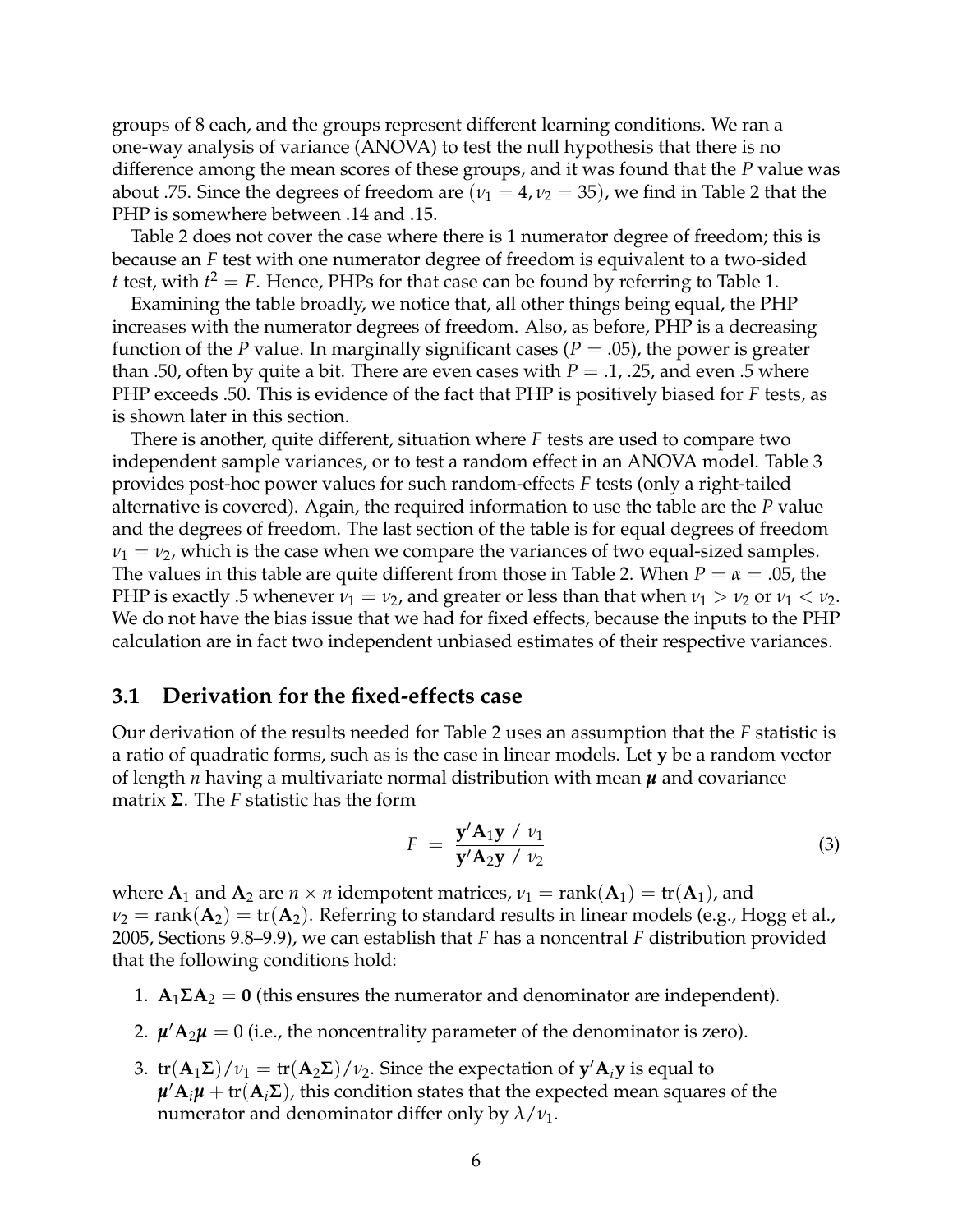Table 3: Post hoc power of a random-effects *F* test with a right-tailed alternative, when the significance level is  $\alpha = 0.05$ . The PHP depends on the *P* value of the test and the degrees of freedom for the numerator  $(v_1)$  and the denominator  $(v_2)$ .

|                   |                | P value of test |        |        |        |        |        |        |
|-------------------|----------------|-----------------|--------|--------|--------|--------|--------|--------|
|                   | v <sub>2</sub> | 0.001           | 0.01   | 0.05   | 0.1    | 0.25   | 0.5    | 0.75   |
| $\frac{\nu_1}{1}$ | $\mathbf{1}$   | 0.9873          | 0.8746 | 0.5000 | 0.2936 | 0.1195 | 0.0500 | 0.0207 |
|                   | $\overline{2}$ | 0.9042          | 0.7069 | 0.4226 | 0.2785 | 0.1154 | 0.0342 | 0.0071 |
|                   | 5              | 0.7236          | 0.5518 | 0.3632 | 0.2581 | 0.1051 | 0.0166 | 0.0006 |
|                   | 10             | 0.6376          | 0.4981 | 0.3409 | 0.2471 | 0.0981 | 0.0098 | 0.0000 |
|                   | 20             | 0.5939          | 0.4720 | 0.3293 | 0.2406 | 0.0936 | 0.0065 | 0.0000 |
|                   | 50             | 0.5682          | 0.4567 | 0.3221 | 0.2364 | 0.0906 | 0.0047 | 0.0000 |
|                   | 200            | 0.5556          | 0.4492 | 0.3185 | 0.2342 | 0.0890 | 0.0039 | 0.0000 |
|                   | 1000           | 0.5522          | 0.4472 | 0.3176 | 0.2336 | 0.0885 | 0.0037 | 0.0000 |
|                   | $\infty$       | 0.5514          | 0.4467 | 0.3173 | 0.2334 | 0.0884 | 0.0037 | 0.0000 |
| $\overline{2}$    | $\mathbf 1$    | 0.9996          | 0.9623 | 0.5774 | 0.3322 | 0.1358 | 0.0612 | 0.0312 |
|                   | $\overline{2}$ | 0.9813          | 0.8390 | 0.5000 | 0.3214 | 0.1364 | 0.0500 | 0.0172 |
|                   | 5              | 0.8597          | 0.6691 | 0.4312 | 0.3029 | 0.1318 | 0.0333 | 0.0046 |
|                   | 10             | 0.7649          | 0.5973 | 0.4019 | 0.2904 | 0.1259 | 0.0243 | 0.0013 |
|                   | 20             | 0.7083          | 0.5599 | 0.3855 | 0.2821 | 0.1213 | 0.0190 | 0.0004 |
|                   | 50             | 0.6724          | 0.5371 | 0.3751 | 0.2764 | 0.1178 | 0.0156 | 0.0001 |
|                   | 200            | 0.6542          | 0.5256 | 0.3697 | 0.2733 | 0.1159 | 0.0139 | 0.0000 |
|                   | 1000           | 0.6493          | 0.5225 | 0.3682 | 0.2725 | 0.1154 | 0.0134 | 0.0000 |
|                   | $\infty$       | 0.6481          | 0.5218 | 0.3679 | 0.2723 | 0.1152 | 0.0133 | 0.0000 |
| 5                 | $\mathbf{1}$   | 1.0000          | 0.9959 | 0.6368 | 0.3608 | 0.1475 | 0.0688 | 0.0384 |
|                   | $\overline{2}$ | 0.9995          | 0.9389 | 0.5688 | 0.3562 | 0.1516 | 0.0620 | 0.0274 |
|                   | 5              | 0.9630          | 0.7926 | 0.5000 | 0.3433 | 0.1529 | 0.0500 | 0.0135 |
|                   | 10             | 0.8915          | 0.7085 | 0.4651 | 0.3309 | 0.1492 | 0.0412 | 0.0069 |
|                   | 20             | 0.8295          | 0.6572 | 0.4430 | 0.3210 | 0.1450 | 0.0347 | 0.0036 |
|                   | 50             | 0.7823          | 0.6228 | 0.4275 | 0.3132 | 0.1411 | 0.0299 | 0.0018 |
|                   | 200            | 0.7557          | 0.6043 | 0.4189 | 0.3086 | 0.1387 | 0.0271 | 0.0011 |
|                   | 1000           | 0.7483          | 0.5993 | 0.4165 | 0.3072 | 0.1379 | 0.0263 | 0.0010 |
|                   | $\infty$       | 0.7464          | 0.5980 | 0.4159 | 0.3069 | 0.1378 | 0.0261 | 0.0009 |
| $\nu_1 = \nu_2$   | $\mathbf{1}$   | 0.9873          | 0.8746 | 0.5000 | 0.2936 | 0.1195 | 0.0500 | 0.0208 |
|                   | $\overline{2}$ | 0.9813          | 0.8390 | 0.5000 | 0.3214 | 0.1364 | 0.0500 | 0.0172 |
|                   | 5              | 0.9630          | 0.7926 | 0.5000 | 0.3433 | 0.1529 | 0.0500 | 0.0135 |
|                   | 10             | 0.9480          | 0.7728 | 0.5000 | 0.3509 | 0.1593 | 0.0500 | 0.0119 |
|                   | 20             | 0.9378          | 0.7626 | 0.5000 | 0.3546 | 0.1626 | 0.0500 | 0.0111 |
|                   | 50             | 0.9308          | 0.7564 | 0.5000 | 0.3568 | 0.1646 | 0.0500 | 0.0105 |
|                   | 200            | 0.9271          | 0.7533 | 0.5000 | 0.3578 | 0.1656 | 0.0500 | 0.0103 |
|                   | 1000           | 0.9261          | 0.7524 | 0.5000 | 0.3581 | 0.1659 | 0.0500 | 0.0102 |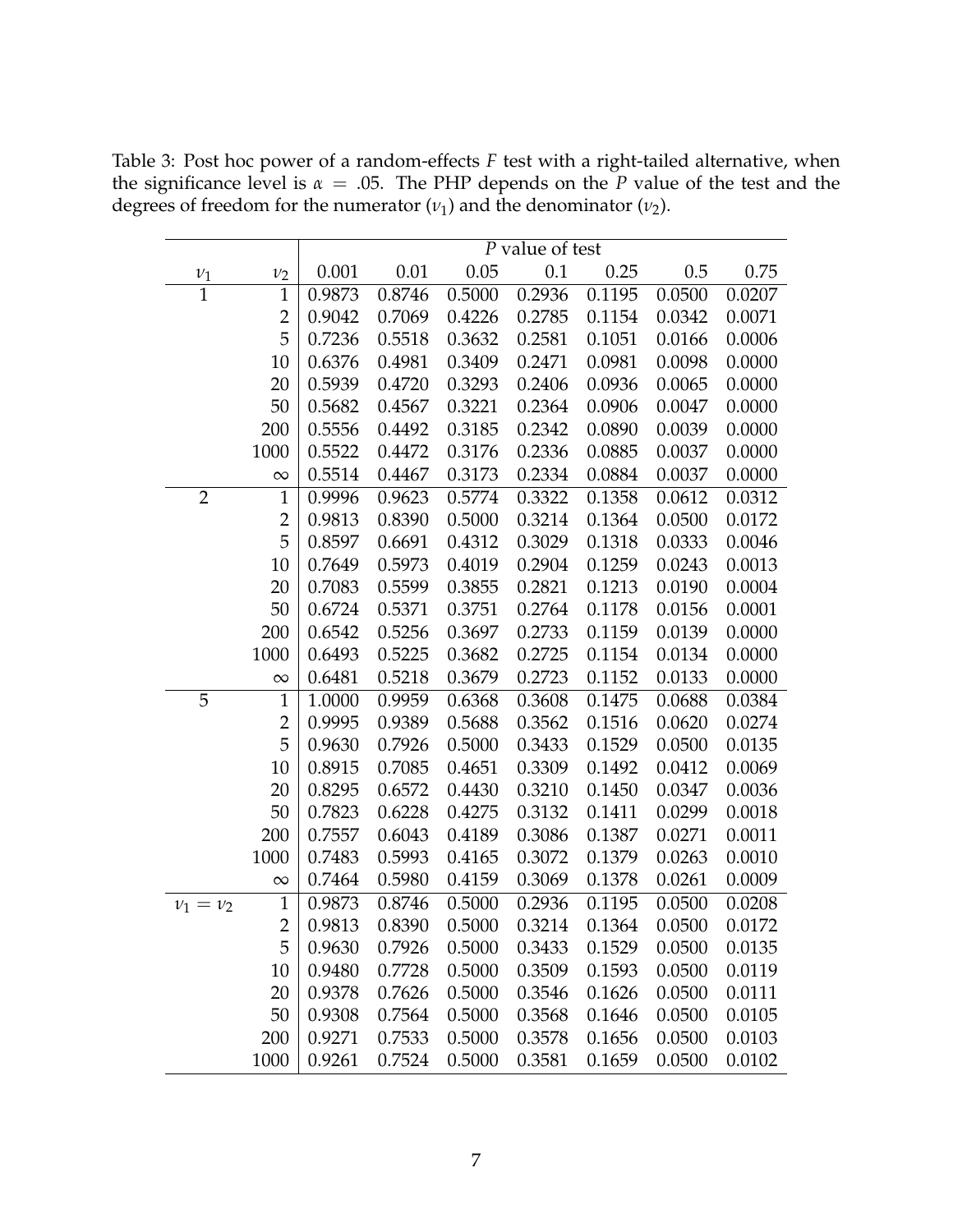While the elements of **Σ** are assumed unknown, we assume that enough is known about its structure (e.g., diagonal or compound-symmetric) that these conditions can be verified.

The distribution of *F* has degrees of freedom  $(v_1, v_2)$  and noncentrality parameter *λ* =  $\mu'$ **A**<sub>1</sub> $\mu$ /*τ*<sup>2</sup>, where *τ*<sup>2</sup> = tr(**A**<sub>2</sub>**Σ**)/*ν*<sub>2</sub>, the expected value of the denominator of *F*. The hypotheses under test are  $H_0$ :  $\lambda = 0$  versus  $H_1$ :  $\lambda > 0$ . The power of the test is the probability that this noncentral *F* random variable exceeds the  $(1 - \alpha)$ th quantile of the central *F* distribution with  $(\nu_1, \nu_2)$  d.f. For post hoc power, we would use the observed  ${\bf v}$ alue of the denominator as an estimate of  $\tau^2$ ; and estimate  ${\pmb{\mu}}' {\bf A}_1 {\pmb{\mu}}$  by  ${\bf y}' {\bf A}_1 {\bf y}$ . Thus, the estimated noncentrality parameter for PHP is

$$
\hat{\lambda} = \frac{\mathbf{y}' \mathbf{A}_1 \mathbf{y}}{\mathbf{y}' \mathbf{A}_2 \mathbf{y} / \nu_2} = \nu_1 \cdot F \tag{4}
$$

Given  $v_1$ ,  $v_2$ , and the *P* value, we can work backwards to find the value of *F*, then obtain  $\lambda$  and the post hoc power. Table 2 is computed using this process, using the R functions qf and pf (R Development Core Team, 2006).

Note that we can use the mean of the noncentral *F* distribution to show that the expectation of  $\hat{\lambda}$  is  $\frac{v_2}{v_2-2}(\lambda + v_1)$  when  $v_2 > 2$ . This shows why the PHPs in Table 2 can be so exaggerated, especially when  $v_1$  is large or *P* is large (suggesting  $\lambda$  is small). It also disproves a statement made in Onwuegbuzie and Leech (2004) that "observed effect size . . . [is] a positively biased but consistent estimate of the effect"; it is not consistent. One may make the simple adjustment  $\lambda = (\nu_1 - 2)\lambda/\nu_2 - \nu_1$  to obtain an unbiased estimate of  $\lambda$ , and using this (when it is nonnegative) in place of  $\lambda$  substantially reduces the PHP; for example, the "bias-corrected" PHP for  $v_1 = 10$ ,  $v_2 = 50$ , and  $P = .25$  is .1290, compared with the value of .5947 in Table 2. Taylor and Muller (1996) provides more detailed and sophisticated approaches to dealing with bias in estimating noncentrality and power.

#### **3.2 Derivation for the random-effects case**

Derivation of results for the random-effects case is relatively simple. The *F* statistic has the form  $F = s_1^2$  $\frac{2}{1}/s_2^2$  $\frac{2}{2}$ , where  $s_1$  and  $s_2$  are independent random variables such that for  $i = 1, 2, v_i s_i^2$  $\frac{2}{i}$ / $\sigma_i^2$  $\frac{1}{2}$  has a  $\chi^2$  distribution with  $\nu_i$  d.f. We test  $H_0: \sigma_1^2 = \sigma_2^2$  $\frac{2}{2}$  against some alternative; Table 3 only considers the right-tailed alternative  $H_1: \sigma_1^2 > \sigma_2^2$  $\frac{2}{2}$ . It is clear that in the general case,  $(\sigma_1^2)$  $\frac{2}{1}$ / $\sigma_2^2$  $\binom{2}{2}$ *F* has a central *F* distribution with  $(\nu_1, \nu_2)$  d.f. The power of the test is the probability that this multiple of an *F* random variable exceeds the  $(1 - \alpha)$ quantile of the *F* distribution. To compute power retrospectively, we simply use the observed ratio *s* 2  $\frac{2}{1}/s_2^2 = F$  as an estimate of the ratio  $\sigma_1^2$  $\frac{2}{1}$ / $\sigma_2^2$  $\frac{2}{2}$ . As in the fixed-effects case, we can work backwards from the *P* value to find the observed *F* value. Again, we used the R functions qf and pf to compute Table 3.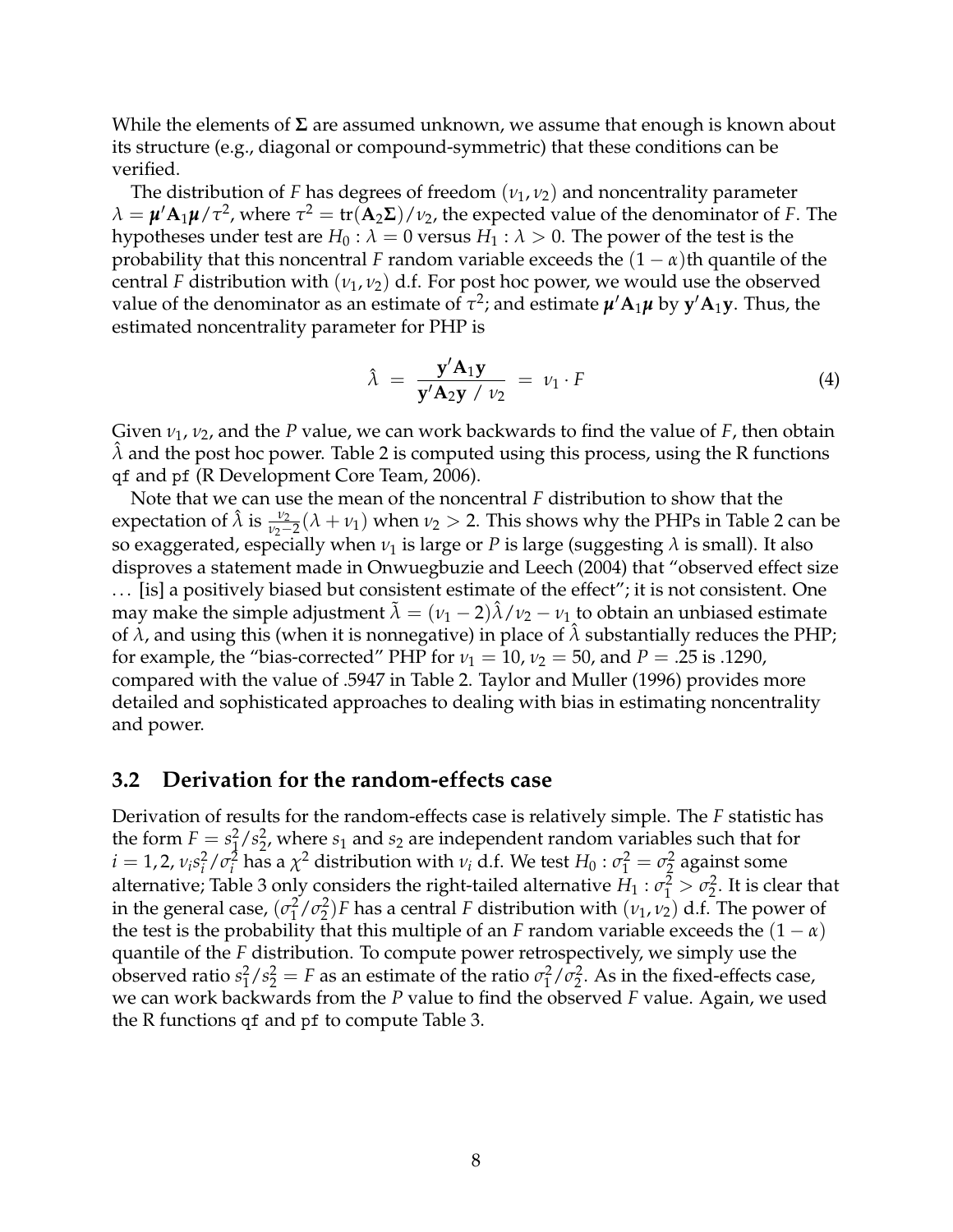# **4 A grand unified formula for post hoc power**

Recall that PHP is based on pre-specified hypotheses and *α*, but that all other parameters are estimated from the data. Going back to basics, the power of a test is the probability of rejecting the null hypothesis in favor of the alternative, computed at a specified effect size. Given the same information used in PHP calculations, we can write

$$
PHP = P(\text{Reject } H_0 \mid \text{available data}) = \begin{cases} 1 & \text{if } H_0 \text{ was rejected} \\ 0 & \text{otherwise} \end{cases} \tag{5}
$$

That is, when we compute post hoc power, it makes sense to use all the information available. The PHP computations described in the literature and earlier in this article all ignore an essential known fact—the outcome of the test. Certainly, (5) is easy to remember and can be applied universally to all post-hoc-power problems: a grand unified formula (GUF) of astonishing simplicity!

# **5 Discussion**

The tables in this article demonstrate clearly that PHP is just a re-expression of the *P* value; and in fact, once one gets past 20 degrees of freedom or so (for the denominator), PHP does not even depend much on sample size for a given type of test. Thus, as a retrospective measure of the results of the current study, PHP is just elaboration, not new information.

It is of course possible to also consider the meaning of PHP as a prospective measure. That is, contemplate a future study exactly like the one we just did, with the same sample size; what is the probability of achieving statistical significance if the same effect size is observed? (This is the only situation I can think of where PHP would make sense and the GUF would not.)

If the current study resulted in statistical significance, then the results in this article show that the PHP is fairly high, indicating a good chance of achieving significance if the study is repeated; such might add credibility to our current results—but only if we actually conduct that new study.

It is in the case of a nonsignificant result that many authors recommend that PHP be calculated. We have shown that PHP tends to be low in this situation (at least, after correcting for bias in estimating the noncentrality parameter); and, viewed prospectively, that suggests that a future study of identical design and sample size is also likely to again result in nonsignificance. Moreover, don't forget that, especially in the fixed-effects *F* case, PHP over-estimates the power of that future study.

The above two paragraphs can be summarized as follows: If you were to repeat the same study, you'd probably get the same result you got this time—with some variation, of course. I think we already knew that; PHP doesn't help us understand that point any more clearly than we already did. Thus, it does not make sense prospectively, either. The bottom line is that PHP does not tell us anything we don't already know.

Researchers who advocate retrospective power calculations are motivated by the finest of objectives. Onwuegbuzie and Leech (2004), for example, make a number of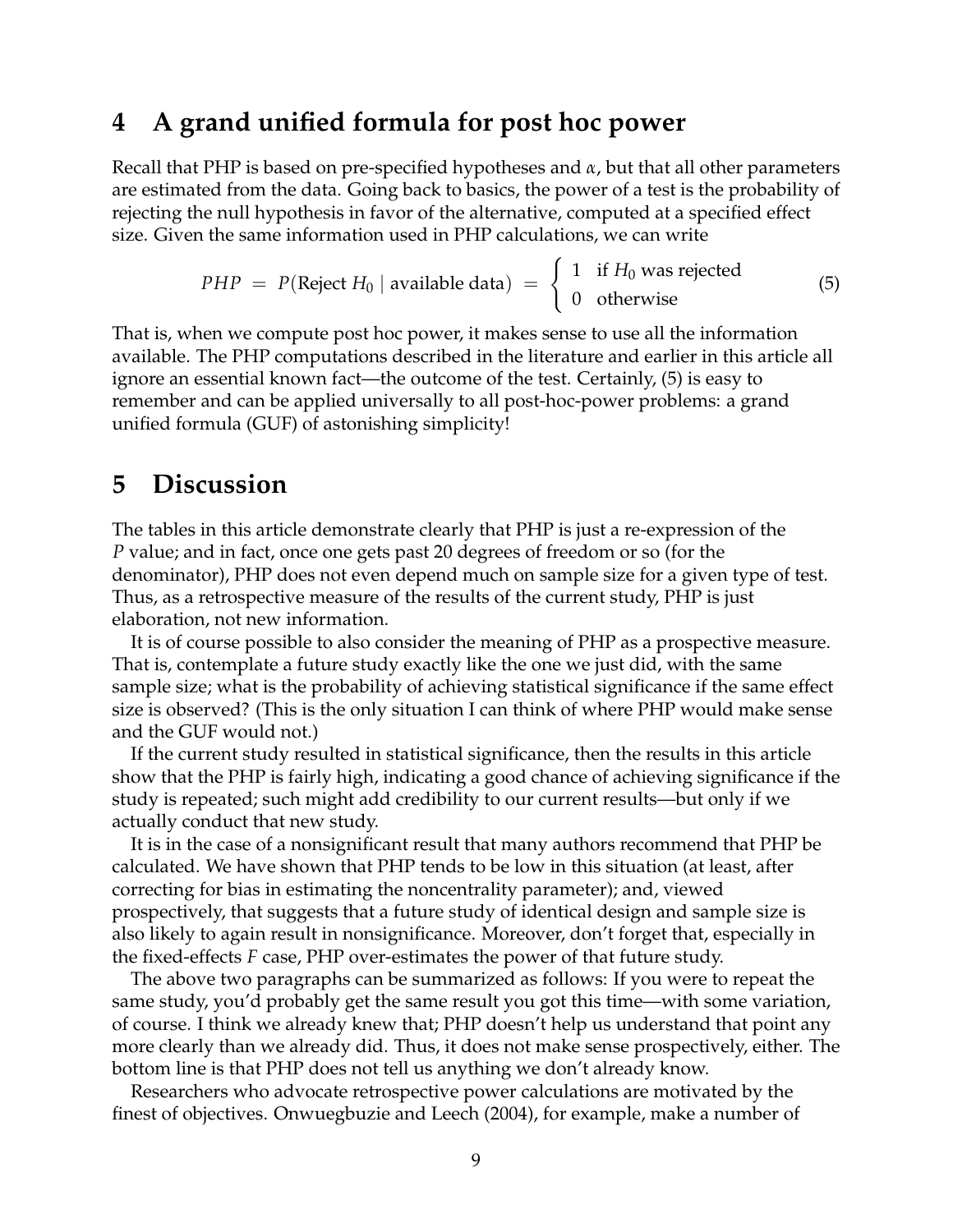points about considering the practical importance of research results and not just whether they are statistically significant, and reinforce the recommendations in the APA publication manual (American Psychological Association, 2001, page 25) that an index of effect size should accompany the results of tests. While these are valid and important points, post hoc power does not address them in a meaningful way because, as we have demonstrated, the *P* value, observed effect size, and PHP are all confounded.

### **5.1 Power is inherently prospective**

Neither PHP nor my GUF alternative add information to an analysis. Given that we have all of the information to be had from the current study, it only makes sense to focus attention on what to do in future work.

I believe that the debate over post hoc power has its roots in confusion over the foundations of hypothesis testing. Underlying that is the word "hypothesis." A hypothesis is, well, hypothetical; and it makes sense for things to be hypothetical only when you have yet to collect data.

When we learn hypothesis-testing methods, we are usually taught that the hypotheses should be formulated before collecting the data (or at least before looking at them), and also that the significance level *α* should be specified in advance. If we make any of those things up as we go along, then the analysis is only exploratory and we cannot use it to establish definitive scientific findings; that would have to be done in a future study. I believe that these points are well understood by most social scientists.

The ideas that hypotheses are hypothetical, and that they, and the value of *α*, should be formulated independently of the data, are thoroughly prospective in nature. When power analysis is done, it makes sense that effect size should also be defined prospectively. That indeed is the view taken even by some researchers who advocate retrospective power; for example, Fagley (1985) emphasizes basing it on an effect of meaningful size, rather than the observed effect size. However, even if retrospective power is computed using a meaningful effect size, it is still based on the sample size of the current study, rather than on focusing prospectively on what could be accomplished with a follow-up study of a possibly different sample size. Again, as explained by Hoenig and Heisey (2001), the appropriate way to judge the observed effect size relative to a meaningful one is to perform an equivalence test.

# **5.2 Effect-size considerations**

Another brand of retrospective power is obtained by using the observed effect size, but considering the power of a future study with possibly a different sample size. This is a prospective view, but it falls in the category of "asterisk hunting" (Lenth, 2001); that is, we are setting a goal of collecting enough data to achieve statistical significance, without first making a judgment as to whether or not the observed effect size is of practical importance.

This is also the implicit goal of Onwuegbuzie and Leech (2004) and many other authors who emphasize identifying the *expected* effect size for use in power calculations.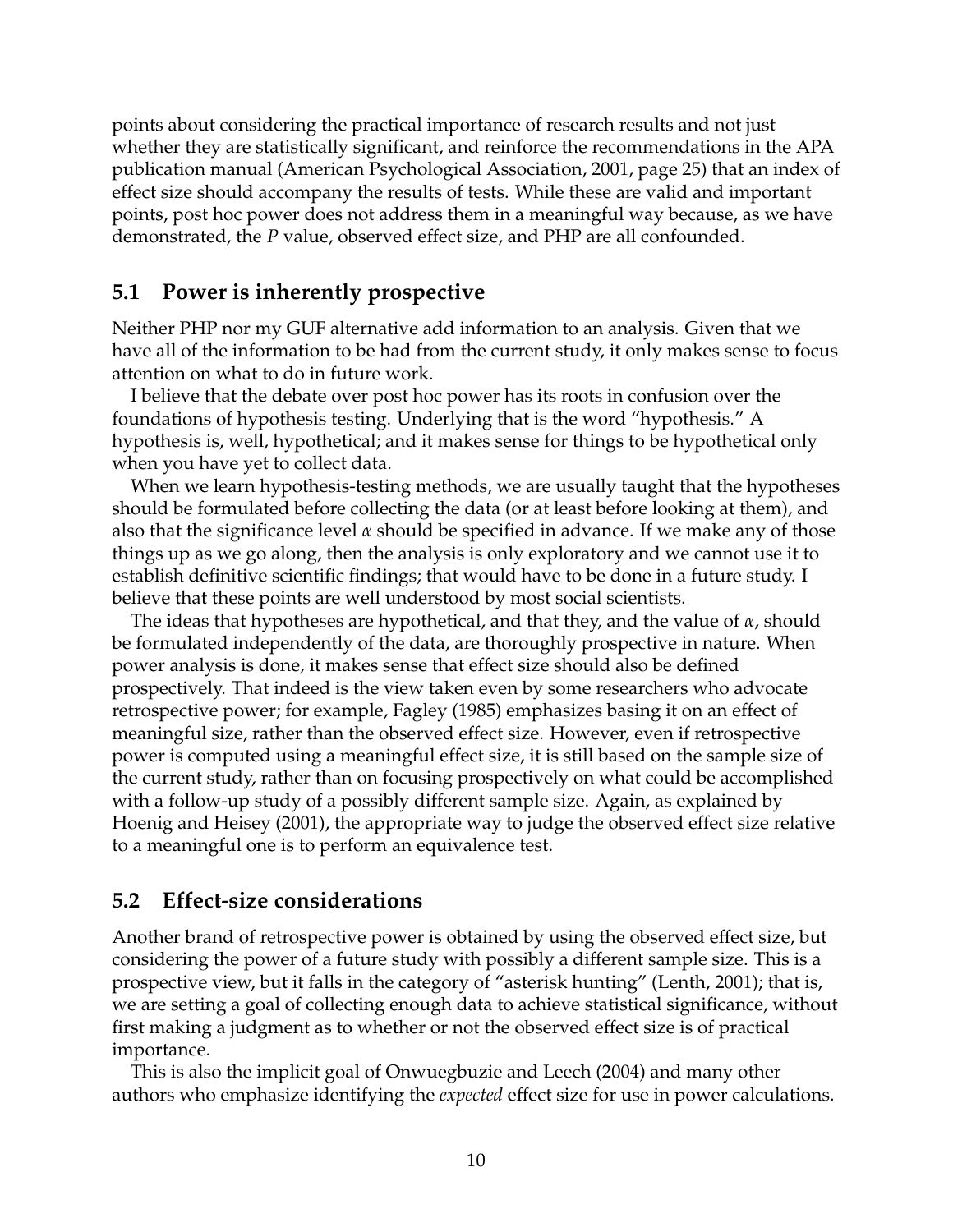Onwuegbuzie and Leech state (page 209, and citing several other references) that "a statistically nonsignificant finding can be assessed more appropriately by using the observed (true) effect" in a power calculation. I believe this to be highly misleading, as well as completely contrary to other views expressed in the same reference. First of all, the observed effect is not the true effect; it is only an estimate thereof. Second, if it is statistically nonsignificant, then the true effect is plausibly equal to zero; so either the calculated power is irrelevant, or we are so unsure of the true effect size that we can hardly rely on its value.

# **5.3 Conclusions**

Researchers owe it to themselves to take a thoroughly prospective view of any power calculation. That involves establishing a meaningful effect size based not on anticipated results, but on scientific goals—a target effect size that is likely to be detected if it exists, and not so likely to be detected if it doesn't. Then power the study accordingly. That is the scientific way of connecting statistical significance with practical significance. Once the study is completed, power calculations do not inform us in any way as to the conclusions of the present study.

# **References**

- American Psychological Association (2001). *Publication Manual of the American Psychological Association*. American Psychological Association, Washington, DC, 5th edition.
- Bausell, R. B. and Li, Y.-F. (2002). *Power Analysis for Experimental Research: A Practical Guide for the Biological, Medical and Social Sciences*. Cambridge University Press, Cambridge, UK.
- Cohen, J. (1988). *Statistical Power Analysis for the Behavioral Sciences*. Academic Press, New York, 2nd edition.
- Fagley, N. S. (1985). Applied statistical power analysis and the interpretation of nonsignificant results. *Journal of Counseling Psychology*, 32:391–396.
- Goodman, S. N. and Berlin, J. A. (1994). The use of predicted confidence intervals when planning experiments and the misuse of power when interpreting results. *Annals of Internal Medicine*, 121(3):200–206.
- Hallahan, M. and Rosenthal, R. (1996). Statistical power: Concepts, procedures, and applications. *Behavioral Research Therapy*, 34:489–499.
- Hoenig, J. M. and Heisey, D. M. (2001). The abuse of power: The pervasive fallacy of power calculations in data analysis. *The American Statistician*, 55:19–24.
- Hogg, R. V., McKean, J. W., and Craig, A. T. (2005). *Introduction to Mathematical Statistics*. Pearson Prentice Hall, Upper Saddle River, NJ, 6th edition.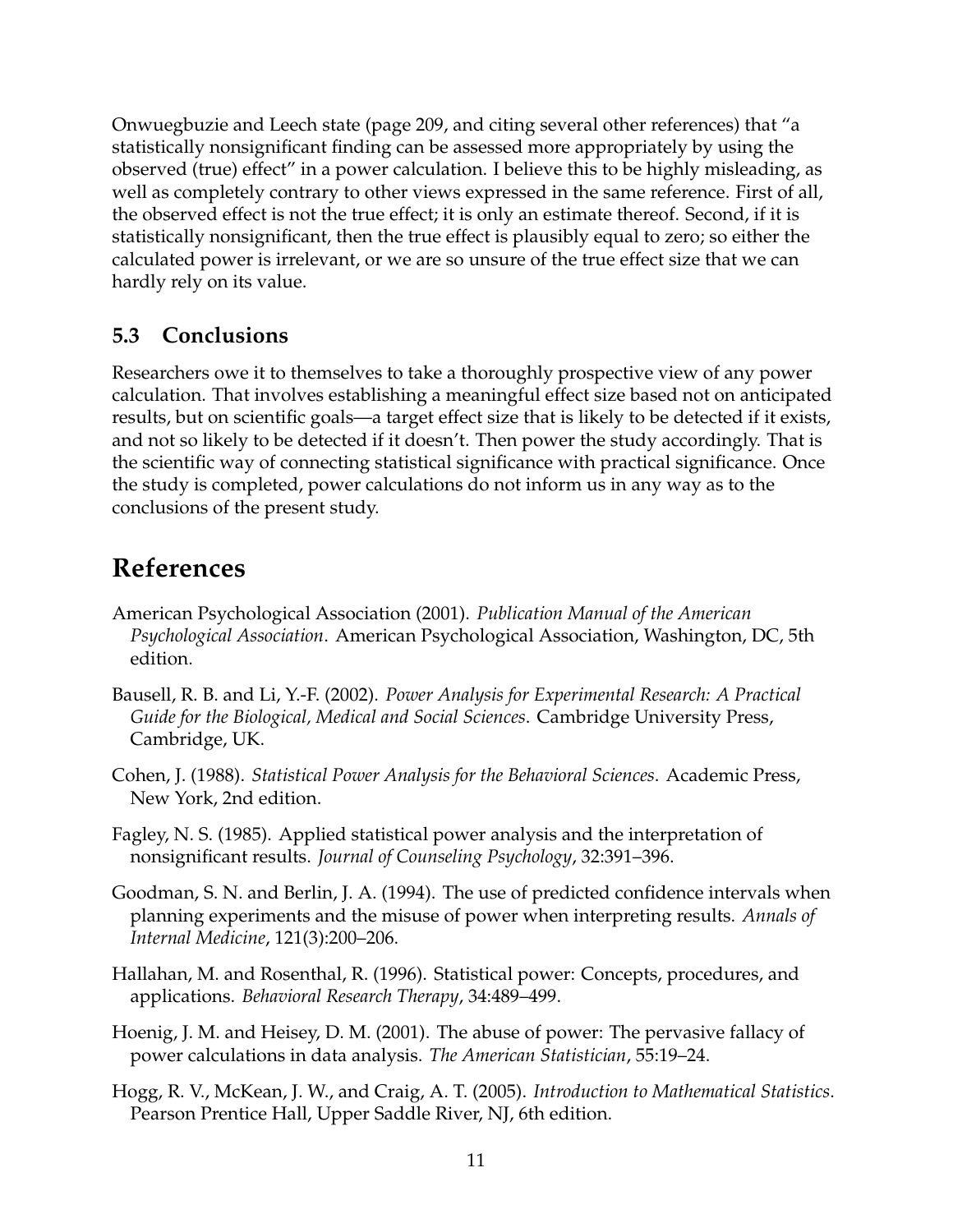- Kraemer, H. C. and Thiemann, S. (1987). *How Many Subjects? Statistical Power Analysis in Research*. Sage Publications, Newbury Park, CA.
- Lenth, R. V. (2001). Some practical guidelines for effective sample-size determination. *The American Statistician*, 55:187–193.
- Levine, M. and Ensom, M. H. (2001). Post hoc power analysis: an idea whose time has passed? *Pharmacotherapy*, 21:405–409.
- Maxwell, S. E. (2004). The persistence of underpowered studies in psychological research: Causes, consequences, and remedies. *Psychological Methods*, 9(2):147–163.
- Mone, M. A., Mueller, G. C., and Mauland, W. (1996). The perceptions and usage of statistical power in applied psychology and management research. *Personnel Psychology*, 49(1):103–120.
- Murphy, K. R. and Myors, B. (2004). *Statistical Power Analysis: A Simple and General Model for Traditional and Modern Hypothesis Tests*. Lawrence Erlbaum Associates, Mahwah, NJ, 2nd edition.
- Onwuegbuzie, A. J. and Leech, N. L. (2004). Post hoc power: A concept whose time has come. *Understanding Statistics*, 3(4):201–230.
- R Development Core Team (2006). *R: A Language and Environment for Statistical Computing*. R Foundation for Statistical Computing, Vienna, Austria. ISBN 3-900051-07-0.
- Schuirmann, D. (1987). A comparison of the two one-sided test procedure and the power approach for assessing the equivalence of bioavailability. *Journal of Pharmacokinetics and Biopharmaceutics*, 15:657–680.
- Taylor, D. J. and Muller, K. E. (1996). Bias in linear model power and sample size calculation due to estimating noncentrality. *Communications in Statistics: Theory and Methods*, 25:1595–1610.
- Yuan, K. and Maxwell, S. E. (2005). On the post hoc power in testing mean differences. *Journal of Educational and Behavioral Statistics*, 30(2):141–167.
- Zumbo, B. D. and Hubley, A. M. (1998). A note on misconceptions concerning prospective and retrospective power. *The Statistician*, 47(2):385–388.